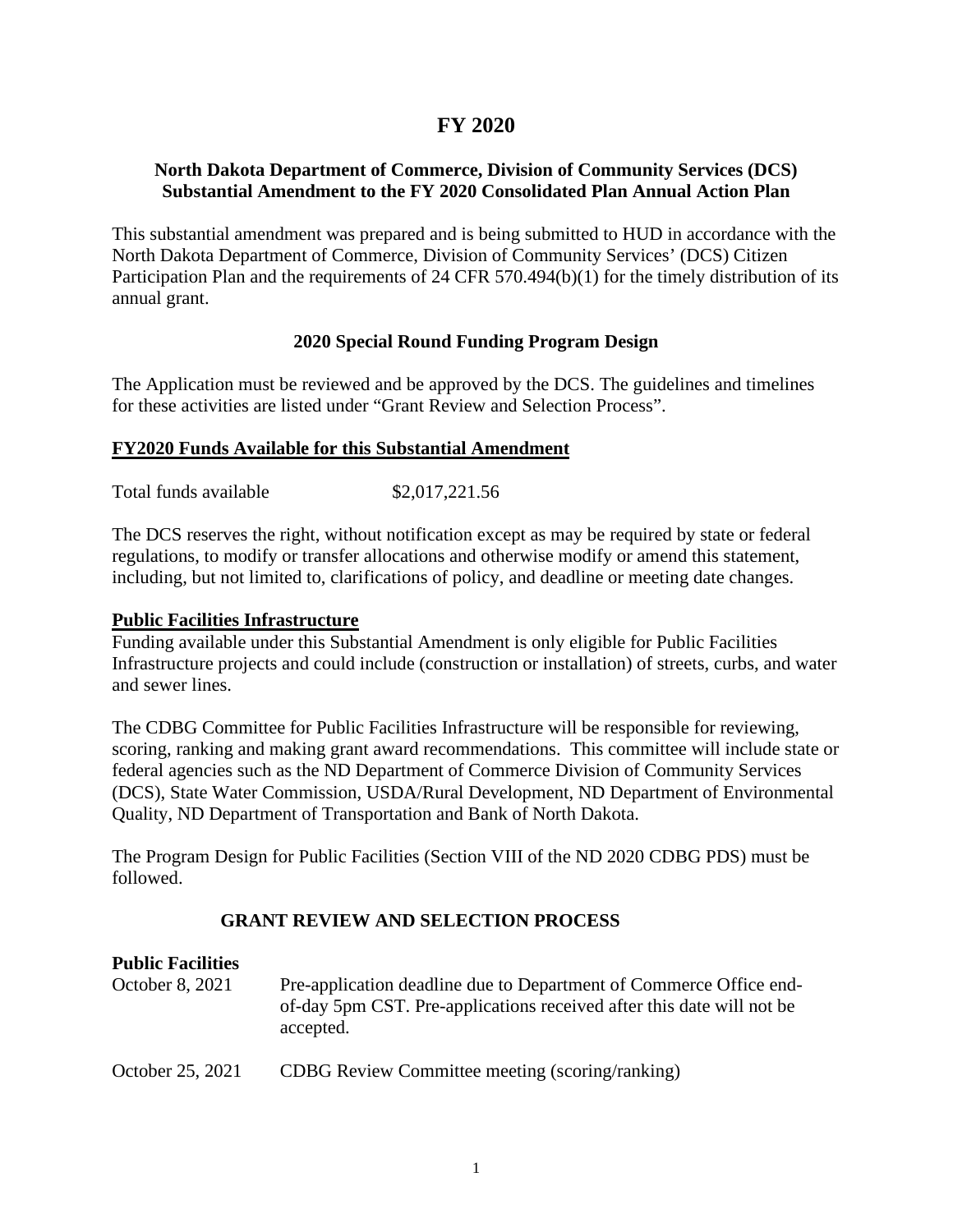November 12, 2021 Final date for completion of full applications submitted to Division of Community Services (DCS) for approval. Full applications due to Department of Commerce Office end-of-day 5pm CST. Full applications received after this date will not be accepted.

### **GRANT APPLICATION SUBMISSION REQUIREMENTS**

### **CONFLICT OF INTEREST STATEMENT**

To ensure committee members do not have a conflict of interest, the following steps will be taken:

- 1. Committee members must identify any personal, professional or financial interest they may have in the application under consideration. Minutes will reflect the disclosure.
- 2. A CDBG Review Committee member will not score applications for which he/she has a conflict of interest, nor will he/she score applications which compete for the same funds.
- 3. A member of the CDBG Review Committee with a conflict of interest will abstain from voting on relevant motions, and minutes must reflect the member's desire to abstain.

#### **A. Public Facilities**

- 1. To be considered for scoring, the minimum requirements of a pre-application must be met.
- 2. Although specific match amounts are not required, if project costs are more than the CDBG allocated amount by the committee, at a minimum local match is required to fully cover the remainder of the project costs.

Notwithstanding the above, the match amount proposed by the applicant should be determined by what is reasonable considering the resources available to the applicant. Points will be awarded for match based on high, moderate and low commitment. Proposals requesting grant assistance for administration will be required to submit additional budget and financial information.

- 3. Cities and counties have the option to administer their own projects. Refer to Section V of the ND 2020 CDBG PDS for administrative funds guidance.
	- a. 10 percent of CDBG project funds requested, up to a maximum of \$10,000 and a minimum of \$1,000.
- 4. All projects will require a preliminary engineering/architectural report.
- 5. A copy of the State Department of Environmental Quality's letter of design approval must be submitted for all water and sewer projects prior to the first draw down of project funds.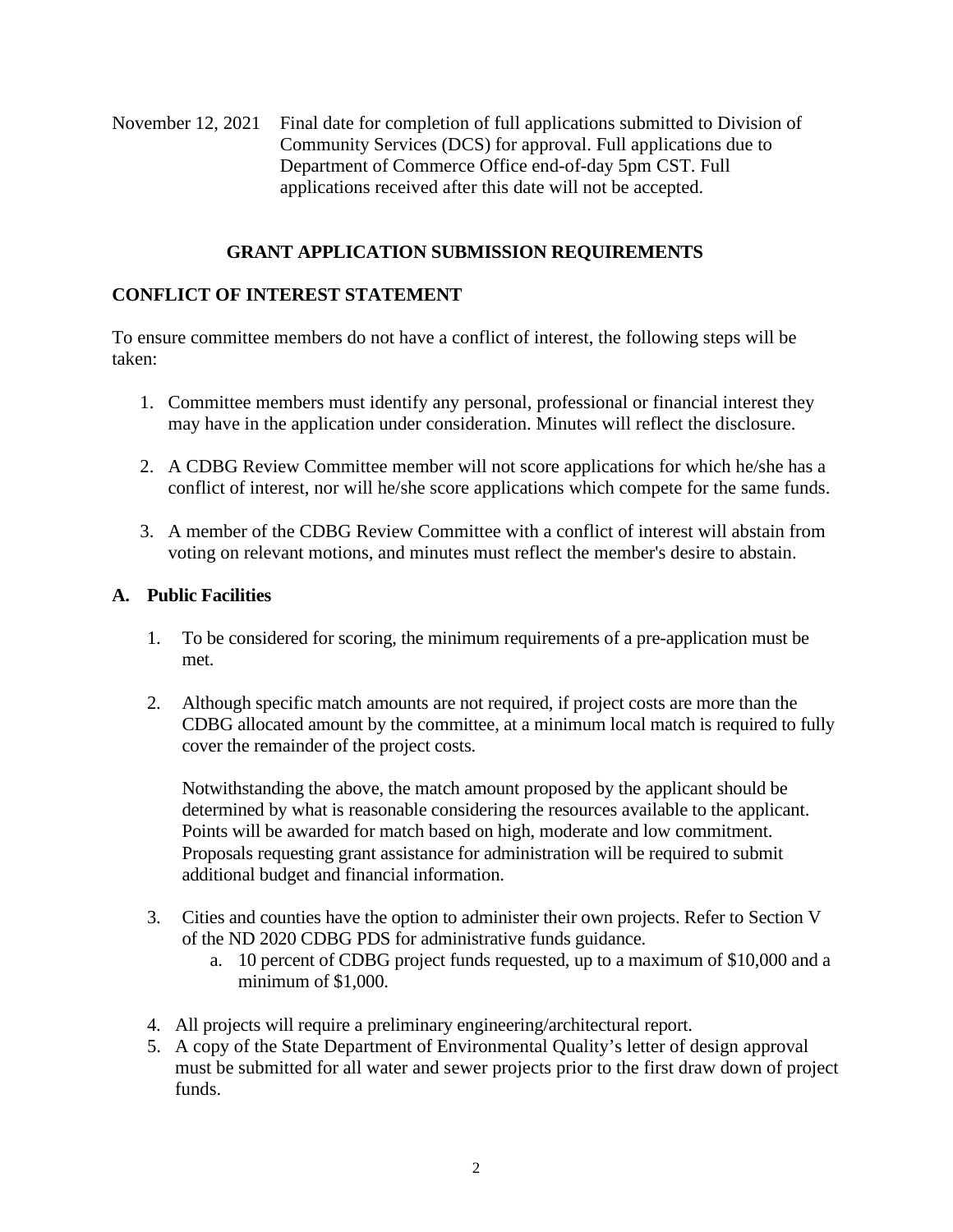- 6. Public Facilities projects are eligible for CDBG funds to pay for construction costs of the project if the population in the project area is 51% or greater low to moderate income (LMI). If the population is less than 51% LMI the community is not eligible to receive CDBG funds.
- 7. Minimum CDBG allocation amount for each project is \$125,000.00. Maximum CDBG allocation amount for each project is \$1,500,000.00.

#### **SCORING AND RANKING CRITERIA**

#### **PUBLIC FACILITIES PROJECTS – Maximum 600 points**

1. NEED - Maximum 150 points

The CDBG Committee will score each pre-application on the basis of perceived need.

- a. High Need: 120 to 150 points will be awarded to applications which:
	- 150 points address an already demonstrated significant problem which clearly affects health, and/or safety of the community or a targeted LMI group within the community;
	- 135 points address a significant problem which in the immediate future is likely to affect health and/or safety; or
	- 120 Points address a situation in which all or the most critical services otherwise available cannot be provided.
- b. Moderate Need: 90 to 120 points will be awarded to applications which:
	- 120 Points address a potentially significant problem which could clearly and significantly affect health and/or safety, but the likelihood or immediacy is not clear or apparent;
	- 105 Points address an immediate problem of health and/or safety but where no lifethreatening or serious health/safety problems can be anticipated; or
	- 90 Points address a situation in which services can be provided, but not fully, or only with major inconvenience and/or additional costs.
- c. Low Need: 60 to 90 points will be awarded to applications which:
	- 90 Points address a problem which could significantly affect health and/or safety of the community, but the likelihood or immediacy is not clearly documented or apparent.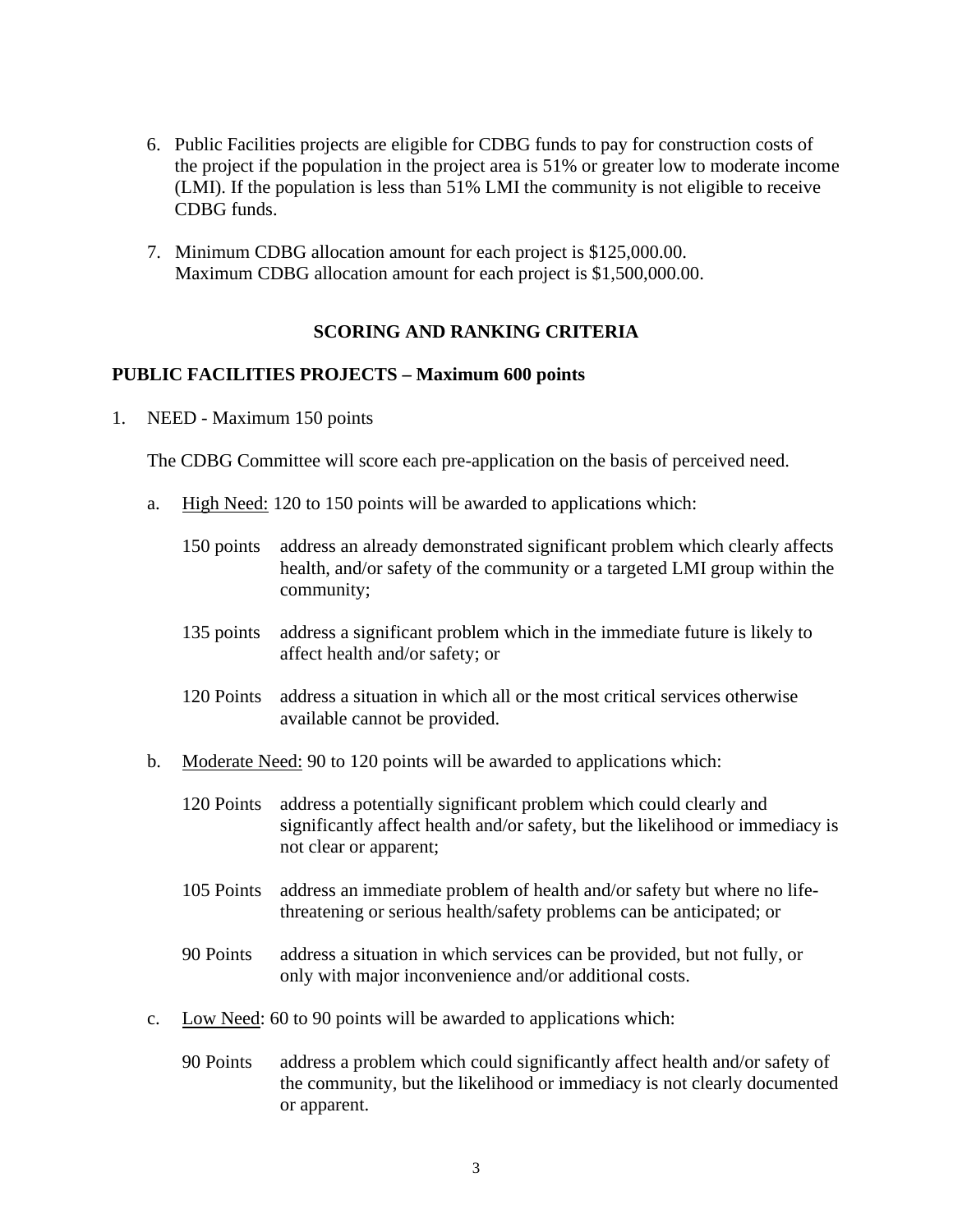- 75 Points have not shown that services cannot be provided with any more than minor inconvenience and/or costs.
- 60 Points have not clearly shown that immediate or serious health and/or safety problems exist.
- 2. COMMITMENT Maximum 125 points

The CDBG Committee will score each Application on the basis of perceived commitment. 90 to 125 points will be awarded for high commitment, 65 to 89 points for moderate commitment, and 0 to 64 points for low commitment. The following criteria will be considered:

- a. High Commitment: 90 to 125 points will be awarded to projects that demonstrate the applicant is asking for the minimum amount of grant funds and is, therefore, providing the maximum amount of local match funds. This can be shown by documenting all of the following:
	- 125 points project cannot proceed without the requested funds;
	- 115 points applicant can show it is without additional existing funds to fully fund or increase the local match to the project;
	- 100 points other potential sources of funding assistance have been explored but no other sources of grants or affordable loans are likely or available to meet the immediate need.
	- 90 Points the problem is long standing or existing but the applicant has not made all reasonable efforts to obtain local or other financing to address the problem;
- b. Moderate Commitment: 65 to 89 points will be awarded to Applications which show grant funds are needed to proceed with the project and which meet most, but not all, of the criteria in 2.a. (above).
- c. Low Commitment: 0 to 64 points will be awarded to Applications that do now show grant funds are needed to proceed with the project, for which other funds are available, or which meet few of the criteria in 2.a. (above).
- 3. APPROPRIATENESS Maximum 125 points

100 to 125 points to projects that meet each of the following criteria; 80 to 99 points to those that meet 5 of 6; 60 to 79 points to those that meet 4 of 6; 40 to 59 points to those that meet 3 of 6; 0 to 39 points to those that meet fewer than 2 of the 6 criteria.